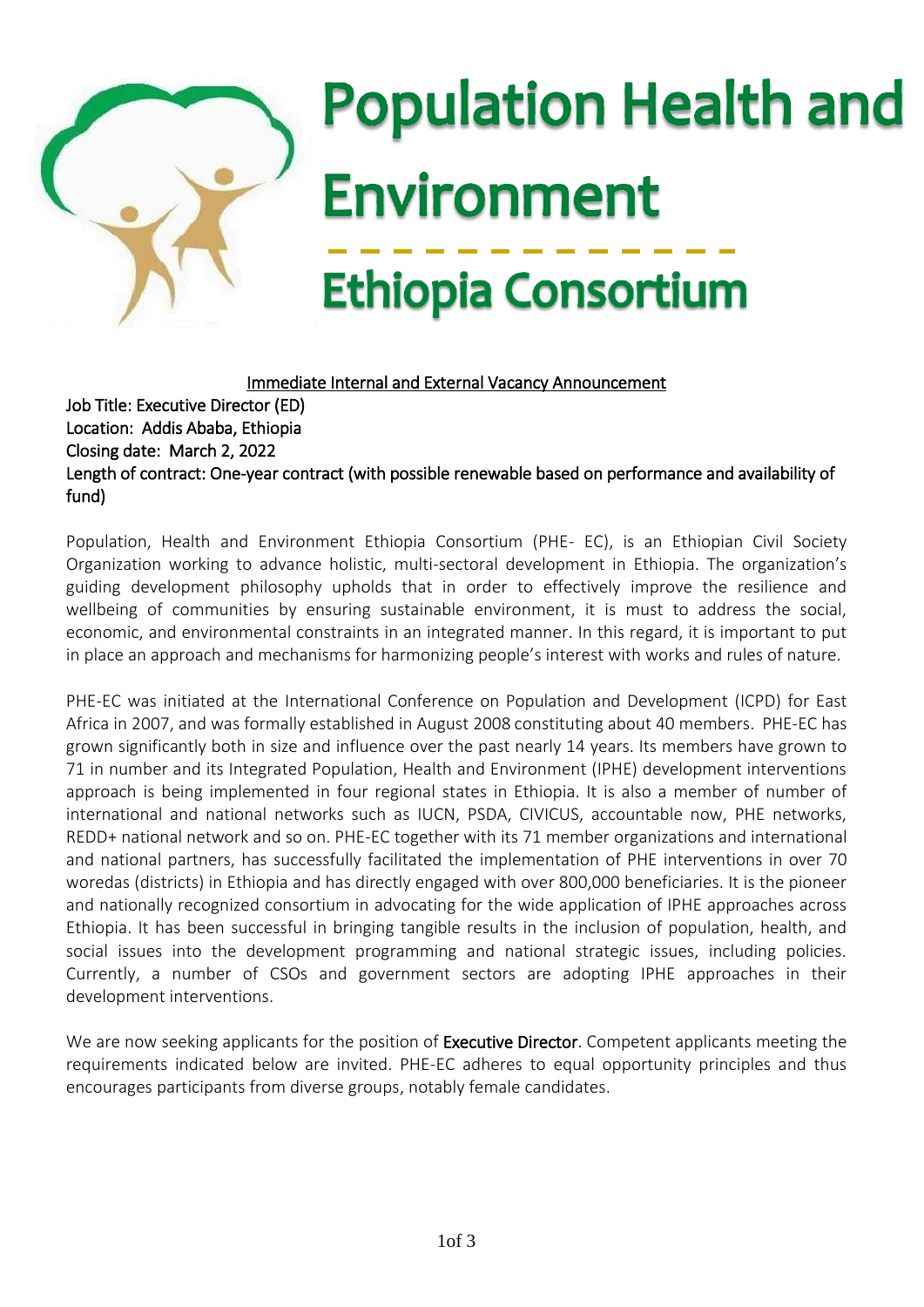### Educational qualification

MSc in areas of Environmental Science with a mix of professional advanced short term courses in the areas of leadership, strategic planning, gender, communication, public health, advocacy and policy development, public administration, and other social sciences related disciplines

### Professional experiences

At least 15 years of NGO work experiences and possibly who served at leadership and management positions level for five years with:

- Proven hands-on experiences in designing and leading Integrated Population, Health and Environment Programs
- Significant experience in designing, implementing, and managing complex policy and IPHE development programs
- Expertise in, or experience managing, complex, multi-sectoral integrated programs implanted in a consortium modality
- knowledge and rich experiences of engagement in national and international -level policy advocacy and development,
- Strong track record in engaging with a myriad of stakeholders across government, academics and donor bodies both nationally and internationally
- Proven track records of networking, advocacy and fundraising, joint program/project planning and implementation
- Experiences of working in multi-socio-cultural setups and policy environments,
- Experiences of working with teams of diverse experiences and qualifications
- Proven track record of national-level engagement in leading different national-level platforms and working groups
- Particular experience in fostering relationships at the highest level of government, with the ability to influence decision-making
- Proven experiences of organizational and program evaluation and review
- Very good understanding and knowledge of national and international policy and legal contexts
- Commanding ability in effective and strategic management of Human (recruitment, mentorship, termination) and financial resources, (transactions, procurements of goods and service, audit, etc.)

#### **Skills**

- Excellent English and other local language (s) fluency in writing and speaking skills
- Excellent skills in using office application software and internet based usage
- Very good interpersonal communication skills
- Proven team-building skills
- Conflict management skills